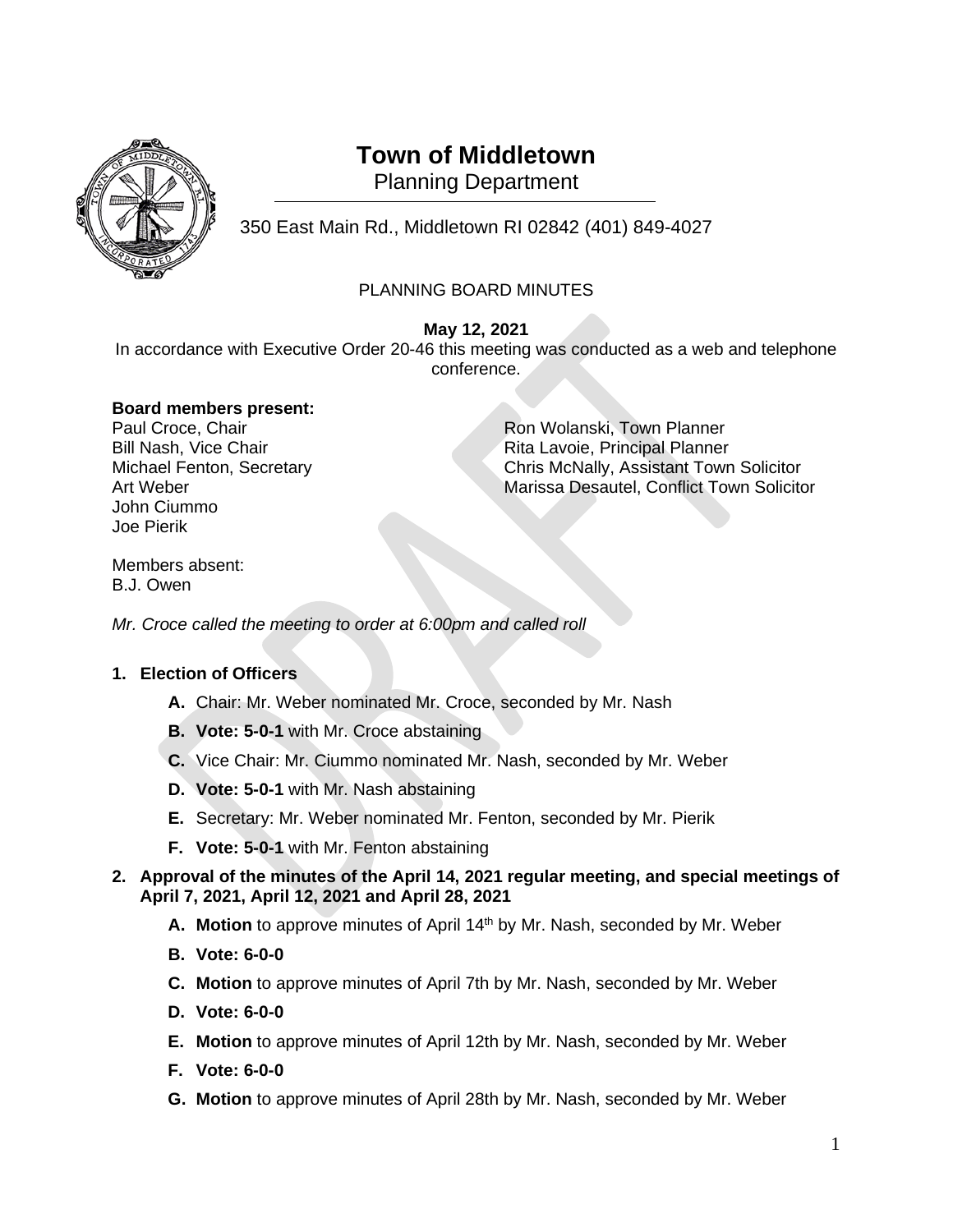- **H.** Mr. Fenton: add prioritized list request of Ms. Santos
- **I. Motion amended** to include addition of Ms. Santos' request
- **J. Vote: 6-0-0**

#### **3. Correspondence**

- **A.** Letter from Dennis Dougherty dated April 19, 2021 regarding the Airport Zoning Overlay District
	- 1. **Motion** to receive by Mr. Nash, seconded by Mr. Ciummo
	- 2. Discussion: Explaining the overlay district to abutters, Town's website, staff able to answer questions, adding link to video recording of public meeting, using new Public Relations Officer to communicate
	- 3. **Vote**: 6-0-0
- **B.** Email from Wm F Horan dated April 21, 2021 regarding the Airport Zoning Overlay District
	- 1. **Motion** to receive by Mr. Nash, seconded by Mr. Weber
	- 2. **Vote**: 6-0-0
- **C.** Memo of the Town Planner dated April 23, 2021 regarding Administrative Subdivision approval for Leonid Smyshlyaev and Guzel Safina, 4 Concord Dr., Plat 114, Lots 55 & 56
	- 1. **Motion** to receive by Mr. Nash, seconded by Mr. Weber
	- 2. **Vote**: 6-0-0

#### 4. **Continuances**

- **A.** Request of the Zoning Board of Review for an advisory recommendation on the petition of Thomas & Ella Auchincloss for special use permit to allow an addition to an existing residential dwelling located in Zone 1 of the Watershed Protection District. Property located at 233 Third Beach Rd., Plat 125, Lot 149.
	- 1. **Motion** to continue to the June 9, 2021 meeting by Mr. Nash, seconded by Mr. Ciummo
	- 2. **Vote:** 6-0-0
	- 3. Mr. Croce offered a policy of not allowing continuances for more than 1 year and sending notice to applicants 3-month prior to the end of the 1- year time period.
	- 4. Discussion on statutory procedures, time limits on continuances not listed under regulations, removing from the agenda until the applicant is ready to move the item forward, solicitor to review and bring to the planning board at June meeting, re-application fees

### **5. Old Business**

**A. Public Hearing –** Application of Aquidneck Crossing, LLC for combined Master, Preliminary and Final Plan approval for a major land development project and Development Plan Review approval for a proposed mixed-use development including 12 residential units and 10,124 sq.ft. of office space contained in two existing buildings pursuant to Article 27A of the Middletown Zoning Ordinance.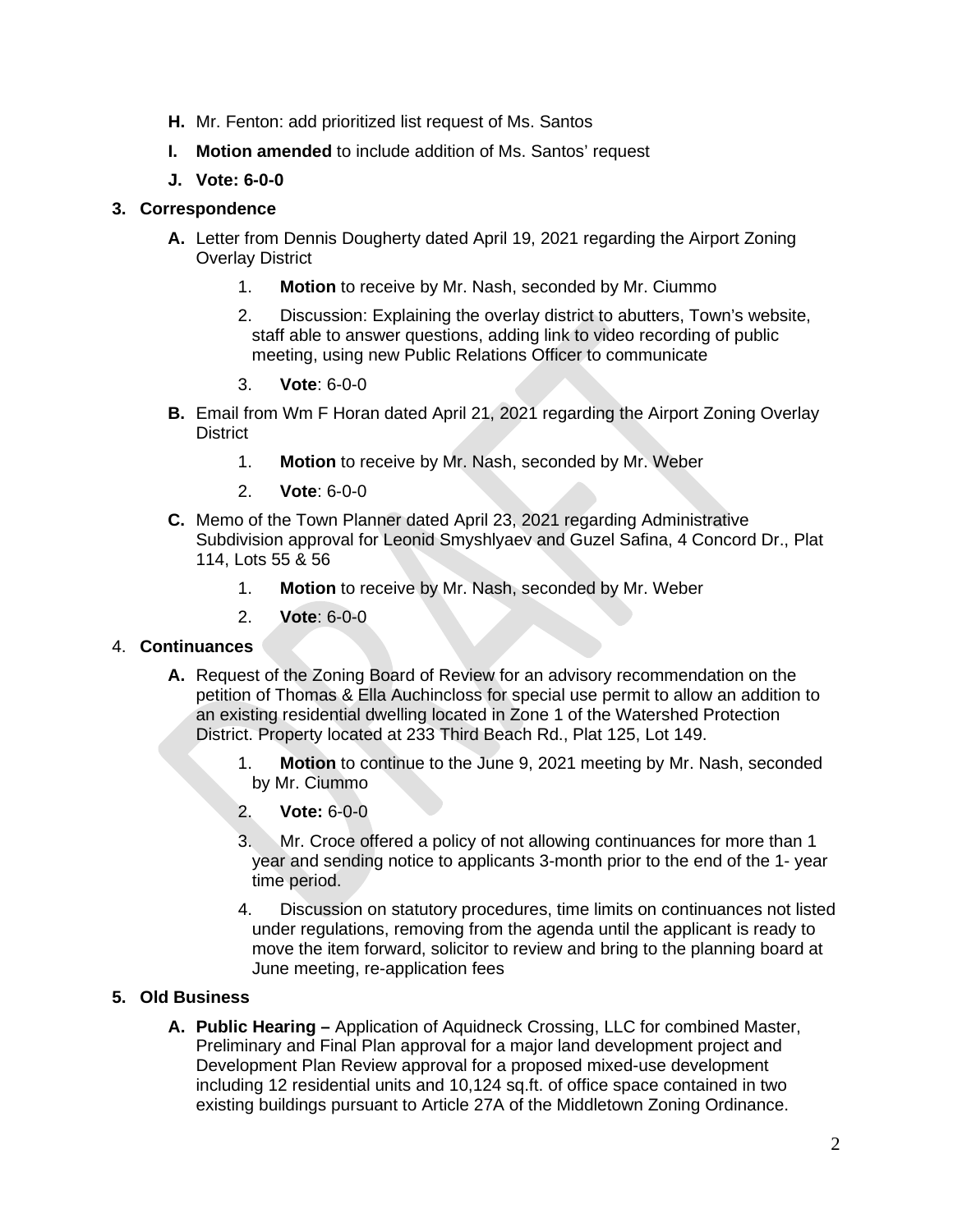Property is located at 438 East Main Rd., at the intersection of Forest Ave. and East Main Rd., Assessor's Plat 113, Lot 3.

- 1. **Motion** to open the public hearing by Mr. Nash, seconded by Mr. Weber
- 2. Mr**.** McNally recused himself, Ms. Desautel sat as conflict solicitor
- 3. **Vote:** 6-0-0
- 4. Mr**.** Chris Bicho, applicant, provided an overview of the proposed land development noting zoning change, mixed-use ordinance, converting the 12 office units back to residential use
- 5. Mr. Wolanski reviewed the request for combined master, preliminary, and final plan approval, development plan review necessary for mixed-use development, limited site plan review because there is no change to the site, planning board review to focus on standards and use under the mixed-use development, building permitting process
- 6. Members of the planning board asked about previous applicant's façade improvements, site improvements, affordable housing
- 7. Mr. Bicho explained the work already done to improve the building's structural integrity, no site improvements, second phase with 3 affordable units to come before the planning board at a later time
- 8. Mr. Pierik noted conservation commission approval
- 9. Mr. Croce asked about the land area and number of units allowed. Mr. Bicho talked about a density bonus allowed under the Mixed Use Ordnance and their intention to add an additional building at a later date with up to 12 housing units, This will require coming before the Planning Board with another application.
- 10. No members of the public wished to speak
- 11. The Town Planner said that the Technical Review Committee provided a favorable recommendation.
- 12. **Motion** to close the public hearing by Mr. Weber, seconded by Mr. Nash
- 13. **Vote**: 6-0-0
- 14. **Motion** to grant combine master, preliminary, final plan approval and development plan review subject to the required findings by Mr. Nash, seconded by Mr. Weber
- 15. **Vote**: 6-0-0
- 16. Mr. McNally returned, and Ms. Desautel left the meeting

#### **6. New Business**

- **A.** Request of the Newport County YMCA for discussion with the Planning Board regarding programming to serve the community's needs.
	- 1. Mr. Mike Miller of the YMCA asked for planning board feedback on community needs
	- 2. Members of the planning board offered comments: outside planning board purview, pickleball, public outreach methods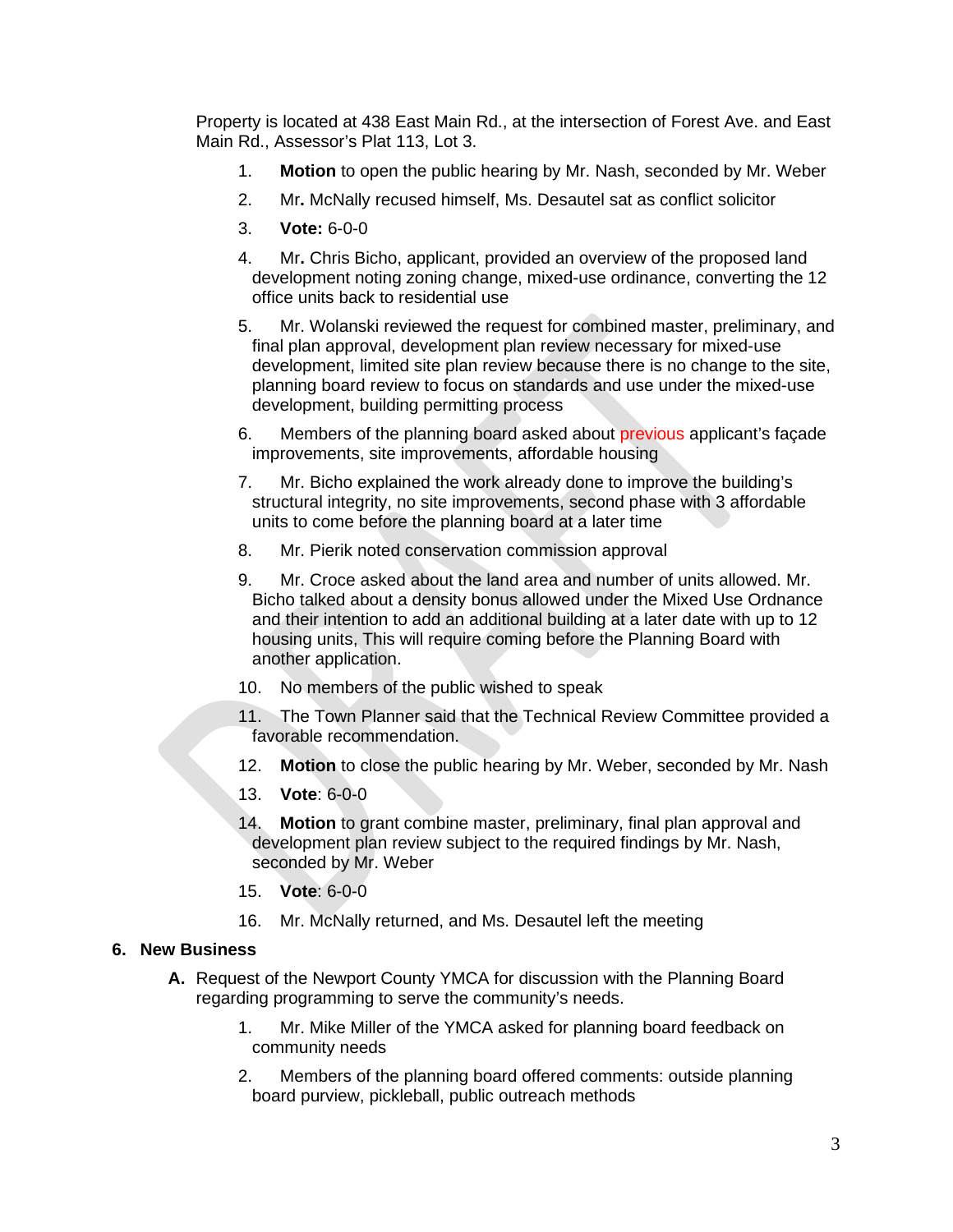- **B.** FY 2022-2026 Capital Improvement Program (CIP) Request for review regarding consistency with the Middletown Comprehensive Community Plan.
	- 1. Discussion on scope of review of the CIP, limited to consistency with Comp Plan
	- 2. Mr. Croce asked about
		- Project no 181 2017-074, Will new equipment be screened?
		- Project no 181-2019-001, Chiller should be screened
		- Project no 1818 2021-001, 5 year plan should be in budget not capital program
		- Project no. 842 2021-001, cisterns on east side of Middletown, should look at financing public water, or sprinklers
		- TIP items, \$1 placeholder for funding from state
	- 3. Discussion on getting feedback on the progress, requiring screening of rooftop equipment as a comment, water for fire protection, extending waterlines
	- 4. **Motion** to find the CIP consistent with the comprehensive plan but to include a memo requesting screening of rooftop equipment and to reexamine cisterns by Mr. Nash, seconded by Mr. Ciummo
	- 5. **Vote**: 6-0-0
- **C.** Town Council request that the Planning Board research adopting an ordinance requiring esplanade-style sidewalks.
	- 1. Mr. Wolanski noted a resident asked the Town Council to put esplanadestyle sidewalks into an ordinance, mirroring a resolution by the Town Council. Discussion on where in the town code to place such an ordinance. Already in the subdivision regulations.
	- 2. **Motion** to receive request by Mr. Nash, seconded by Mr. Ciummo
	- 3. Discussion: maintenance of grass strip, state roads not required to comply with local ordinance but would consider local ordinances,
	- 4. Request received by consensus
	- 5. Staff will prepare a draft and present a draft to the planning board
- **D.** Town Council request that the Planning Board review parking space minimums and maximum for various uses in town and recommend Zoning Ordinance amendments as appropriate.
	- 1. **Motion** to receive request by Mr. Ciummo, seconded by Mr. Nash
	- 2. Discussion; police department enforcement, zoning officer enforcement, out of date requirements
	- 3. **Vote**: 6-0-0
	- 4. Discussion: parking tied to the use table, conduct a comparison to other towns, current regulations not outside the norm, subcommittee review, two planning board members (Bill Nash and Joe Pierik) to work with town planner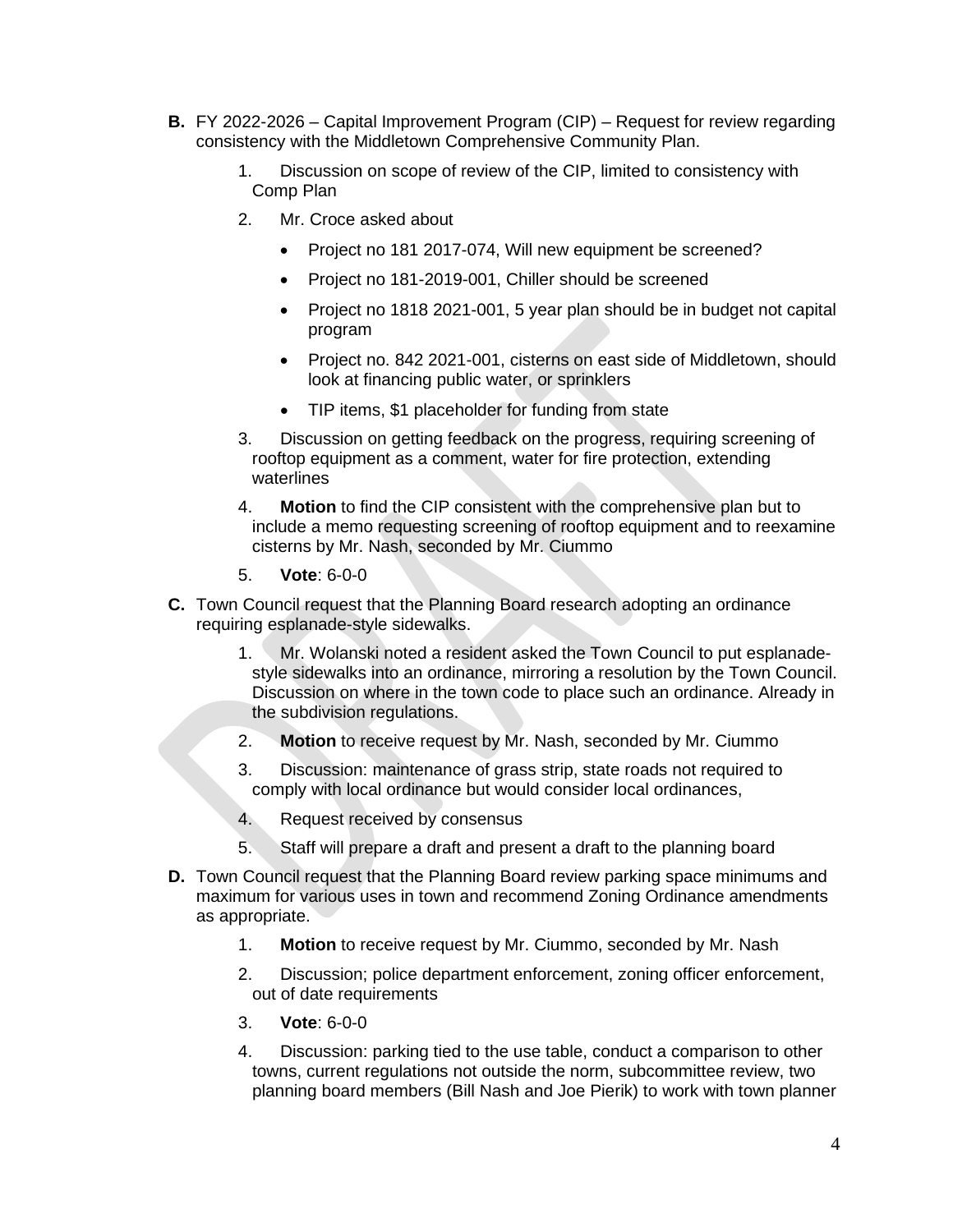- **E.** Town Council request that the Planning Board consider additional revisions to the proposed new Zoning Ordinance Article 27B- Outdoor Lighting
	- 1. Mr. Wolanski noted concerns at the Town Council meeting regarding limitations on large residential properties
	- 2. Discussion: not reasonable to regulate by zoning district, not impacting neighbors on large lots, ask staff to look into language changes and present to the planning board

### **7. Updates**

- **A.** Status Report on Planning Board action items.
	- 1. New format to show planning board items completed and prioritized
	- 2. Discussion: planning board input on affordable housing, use table review may be allowed in person following state guidelines, application fees timeline
- **B.** Update on BRAC Navy Surplus Land reuse planning process.
	- 1. No update
- **C.** Committee reports
	- 1. Airport Overlay Zoning Subcommittee
		- Pending airport online "site visit", public meeting required but airport is reluctant
	- 2. Use Table Subcommittee
		- Targeting a meeting in July
	- 3. Tree Commission
		- \$50 discount for tree purchase available
	- 4. Open Space and Fields Committee
		- April earth day cleanup
	- 5. Conservation Commission
		- Aquidneck Crossing project was reviewed
	- 6. Aquidneck Island Planning Commission
		- No appointee. Housing, transportation a new possible focus, need for improved communication on agendas
- **D.** Upcoming meetings:
	- 1. June 9, 2021, 6pm Regular monthly Planning Board meeting. Will include Toni-Lynn Terrace comp plan/ zoning review
	- 2. Request: Add a link to the video discussion
	- 3.

**Motion** to adjourn by Mr. Weber, seconded by Mr. Nash **Vote**: 6-0-0

*Meeting adjourned at approximately 7:40 pm*